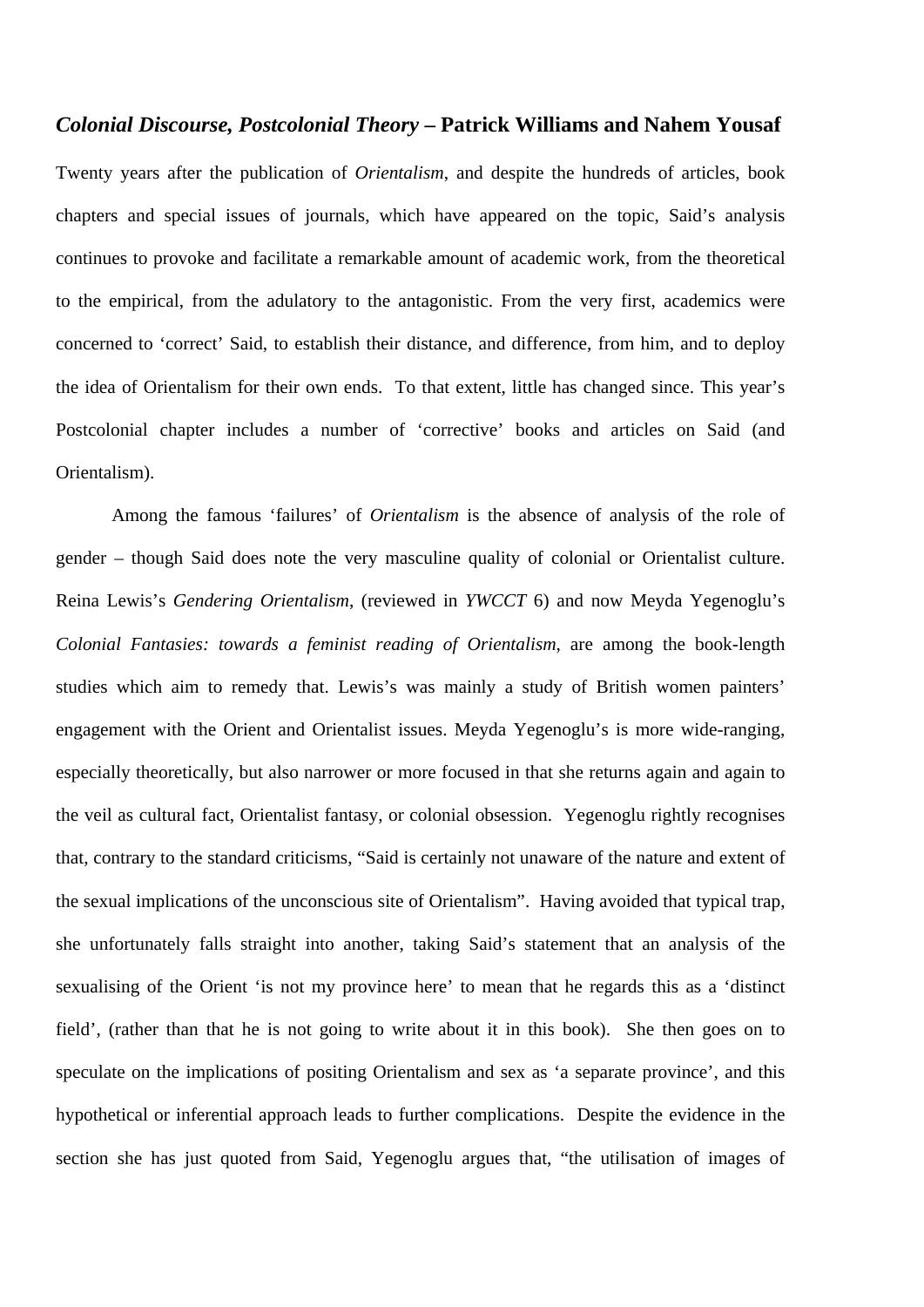women and images of sexuality in Orientalist discourse is treated as a trope limited to the representation of oriental women and of sexuality." That is obviously true neither of Said (who talks of the process of sexualising the entire Orient, rendering it 'penetrable' by the West) nor of Orientalist discourse as a whole, which is much concerned with male sexuality (for instance as a threat to white women, or in the contradictorily simultaneously effeminate and rapacious Bengali male).

Another of the questions which Yegenoglu addresses is that of modernity. For her, modernity is very much bound up with particular processes of subject formation, especially the sovereign subject of the Enlightenment with its attributes of rationality, authority, legitimacy and would-be universality: "However, the very production of this modernity and universality is based on a fundamental contradiction, for the imposition of modernity in colonial conditions was predicated on the denial of freedom and autonomy to native cultures." Part of the modernising project was (notionally) to produce as 'proper' subjects those who had not (yet) quite achieved that status, such as colonised peoples and women, and so it is unsurprising that colonised women could find themselves doubly targeted as candidates for improvement. That particular Western obsession with colonised women is the focus of Yegenoglu's study.

Unlike numbers of other critics, Yegenoglu examines not just the role of Western women in (often unwittingly) perpetuating discriminatory practices vis a vis colonised women, but also, and more precisely, the way in which Western 'imperialist' feminism approaches questions of women in Islamic societies, especially with regard to veiling. For Yegenoglu, feminist desire to improve the conditions of colonised all formerly colonised women by modernising them (especially, in this instance, releasing them from the patriarchal constraint of the veil) shows little discernible difference from the male colonialist aim of rendering women visible. Even more controversially, Yegenoglu argues that: "Western feminism is inevitably caught and empowered by masculinism and imperialism"(emphasis added). As she acknowledges, this "has been met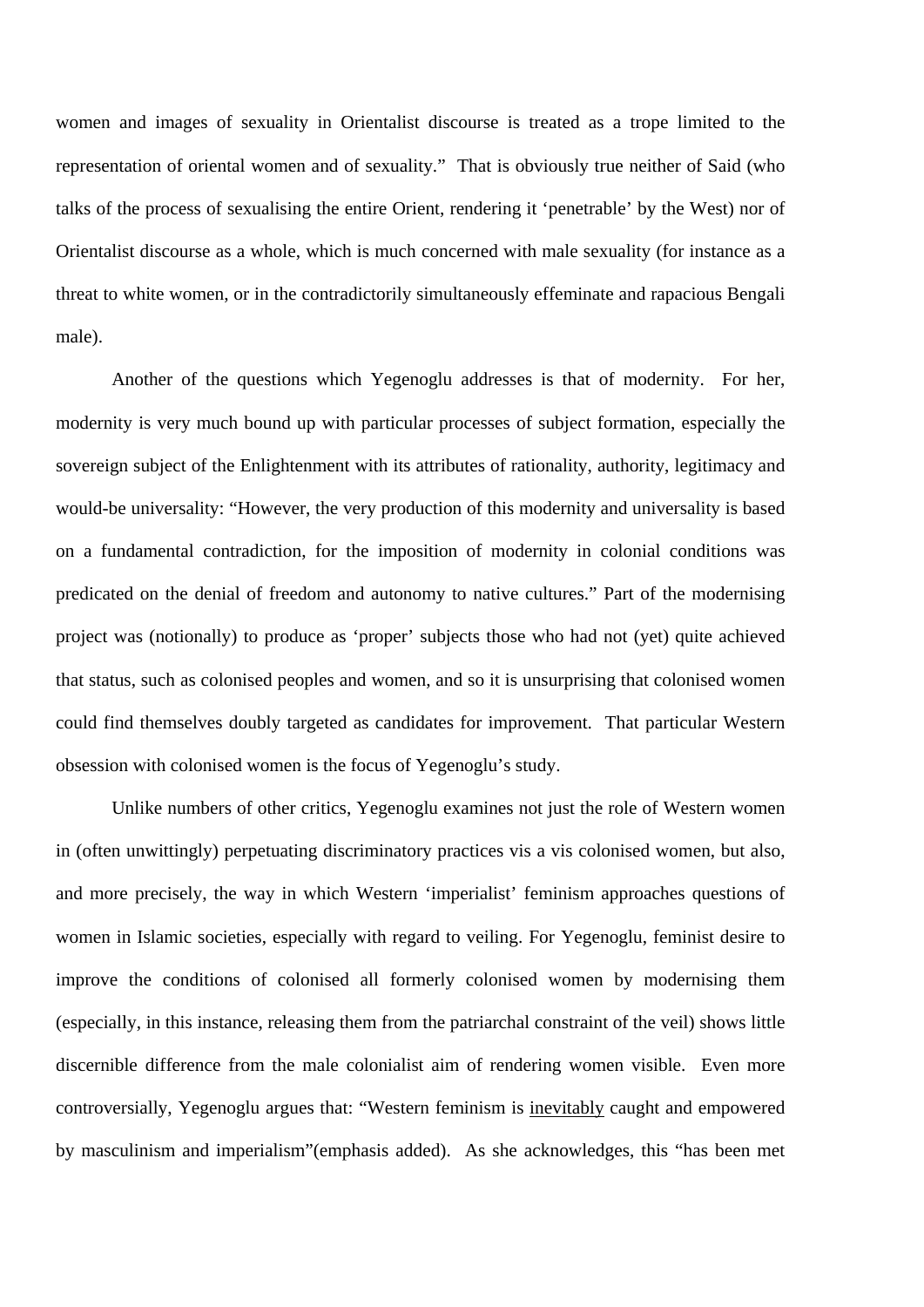with unease by my American feminist colleagues." For her, however, occupancy of the position of subject (whether white, masculine, imperialist) is not restricted to the obvious suspects:

> The individuals who inhabit this position [Western subject] need not necessarily be limited to individuals who are citizens of a Western nation, who live in the West, or who have Western identity cards. Since I refer here to position, positioning, a certain imaginary that constitutes individuals, it is equally viable to have a "woman of color", "a man of color" to be positioned as Western. In a similar vein, my above remarks about the Western subject pertain to the subject position I call "masculine".

Yegenoglu's critique of Western feminism is not the standard denunciation (along the lines of "feminism is a white Western irrelevance in the Third World"). With her emphasis on of the cultural relatedness of the processes of subject formation, Yegenoglu's approach has greater theoretical grounding - which makes it potentially all the more uncomfortable. Not content with that piece of iconoclasm, however, she argues that Third World nationalism is a Western or Orientalist construct: "I therefore propose to see the discourse of nationalism as the inscription of Western hegemony in the Third World as part of the many-levelled and complex Orientalist discourse."

The delusion under which *Orientalism Transposed* labours (or perhaps the productive necessary misrepresentation which provides its impetus) is that Said's version of Orientalism is not only monolithic, but marks a uni-directional process, a Western influence on the colonies. Hence the desire to register, in the words of the subtitle, 'the impact of the colonies on British culture'. (There is also the claim that this has so far scarcely been studied.) The point Said is interested in making, however, is not that Orientalism established a one-way traffic, but that the power imbalance it instantiated did not allow for any easy reversal of the direction. At the same time, because Orientalism was a massively appropriative system, manifold cultural forms and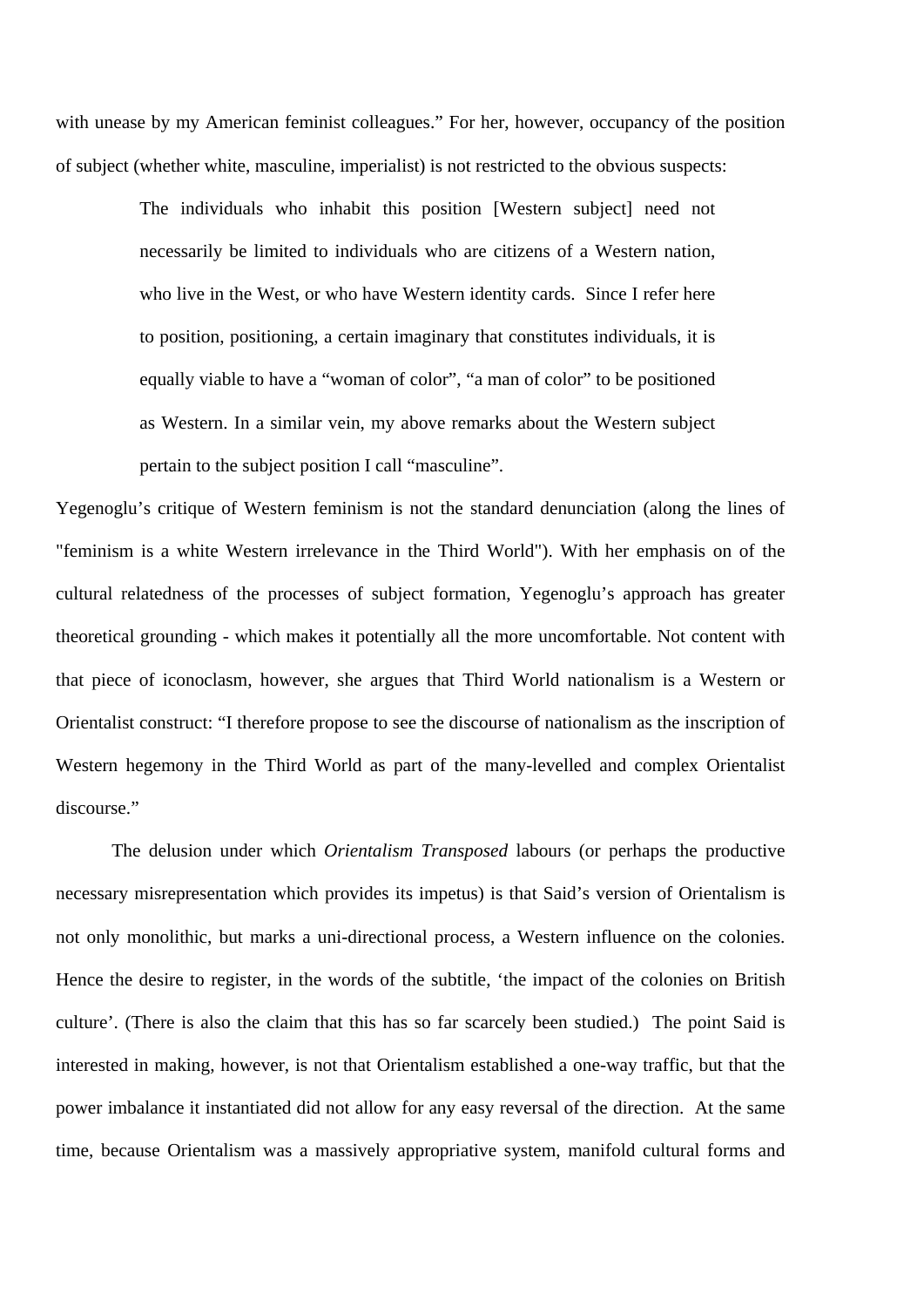artefacts were being absorbed by the West, so the idea of the colonies affecting metropolitan culture is already in place; (though obviously the metropole would aim to control the nature or the extent of that process, since uncontrolled effect - with 'going native' as its extreme form could not be countenanced.)

*Orientalism Transposed* is the result of a conference of the College Art Association, but although several of the contributions are concerned with painting of one sort or another, the range of subjects is impressively broad: the construction of the self in Indian biography, funerary monuments, photography, Sanskrit texts, and cultural cross-dressing. In several of these, it is arguable whether what the authors are in fact examining is the impact of the colonies on British culture, so much as British deployment of colonial(ist) or oriental(ist) images, tropes, etc (though even that represents a form of 'impact'). While Sardar, for example, sees Orientalist painters as, well, thoroughly Orientalist, Emily Weeks is not convinced, and wants to establish a distinction between the artists and the ideology. In "About face: Sir David Wilkie's portrait of Mehemet Ali, Pasha of Egypt", Weeks offers perhaps the clearest desire on the part of any of the contributors to engage with Said, though her suggestion that Mehemet Ali was not merely the passive object of Wilkie's representational practices, thereby turning Said's ideas 'inside out and upside down', is rather too optimistic a claim, based as it is on the assumption that Said believes in the helpless victimage of the colonised. Also, for Weeks, a single example which does not fit the paradigm is enough to overturn it, which, when dealing with something as extensive as Orientalism, may again seem rather hopeful. Romita Roy, in "The Memsahib's Brush", examines nineteenth century British women as painters and travellers (though she does not make any use of recent works on either the painting or the travelling, such as *Gendering Orientalism*, or Blunt and Rose's *Writing Women and Space*). She argues that: "The mass of land known as 'India' was perceived in a variety of ways by different audiences at home and abroad… The outcome, however, was the same - an 'imagined community' labelled as the British Empire, an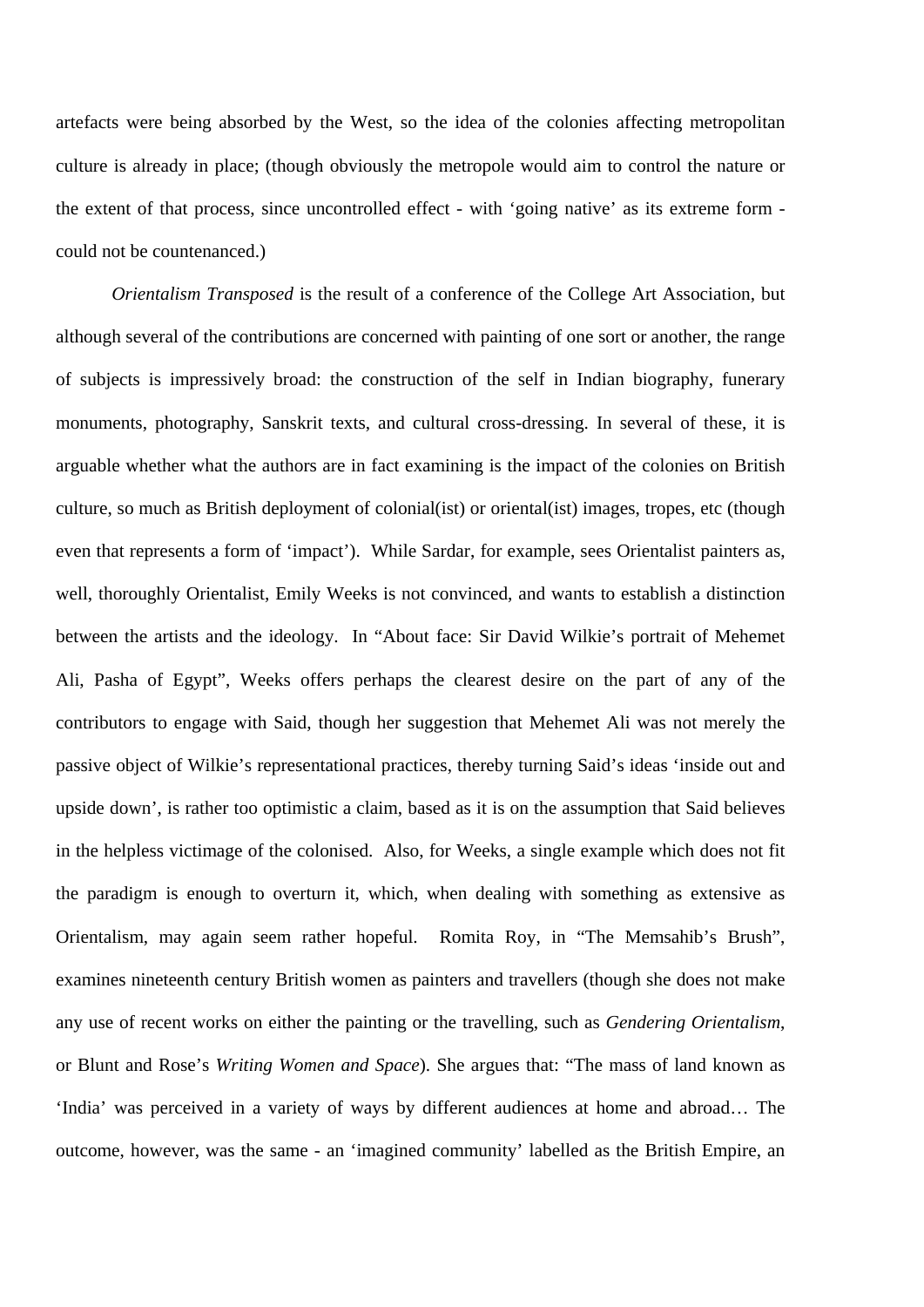amalgam of English, Scottish, Irish, and Welsh, place alongside Bengali, Punjabi, Bihari, Tamil, Kashmiri, Andhra, Assamese, Carnatic and Gujerati peoples." This represents over-optimism of a different kind: there is plenty of evidence that what the British at least did not want to imagine was any sort of community with Bengalis, Punjabis, or any other colonised peoples.

*Imperialism and Orientalism*, edited by Barbara Harlow and Mia Carter is a reader which includes a wide variety of texts from one hundred and fifty years of British imperial history (from the mid eighteenth century to the end of the nineteenth century). The selections range from articles of Hindu law relating to the behaviour of the virtuous widows to articles governing the behaviour of British troops in war, and from small-scale or intimate items such as letters and journal entries to the weightiest public documents such as the General Act of the Conference of Berlin dividing up the continent of Africa. Nevertheless, as the editors acknowledge, this can only offer a tiny sampling of the contents of such a vast archive, but for students or other readers who may never have encountered the primary texts of empire (other than Conrad's novels or Kipling's short stories, for instance), this offers a valuable resource. Also, while it is obviously not a 'theory' book as such, it provides the sort of historical grounding without which theory risks being quite empty. Apart from brief section introductions, the editors are content to let the texts speak for themselves - even the general introduction to the book is less than two pages long. Given the fact that the title invokes two such complex and contentious terms, and in view of the presumed undergraduate readership for the book, a much fuller introduction might have seemed in order. It is always possible, of course, that in view of the mixed fortunes of many of the critiques of *Orientalism*, the editors' refusal to enter the theoretical debates may rather be a sign of wisdom on their part.

In "Orientalism and musical style" (*Musical Quarterly*, 82:2, 309-35) Derek Scott provides an interesting discussion of just what his title says. Examining the musical forms used to represent the Orient, Scott moves from the 18th century "where, for example, Persians are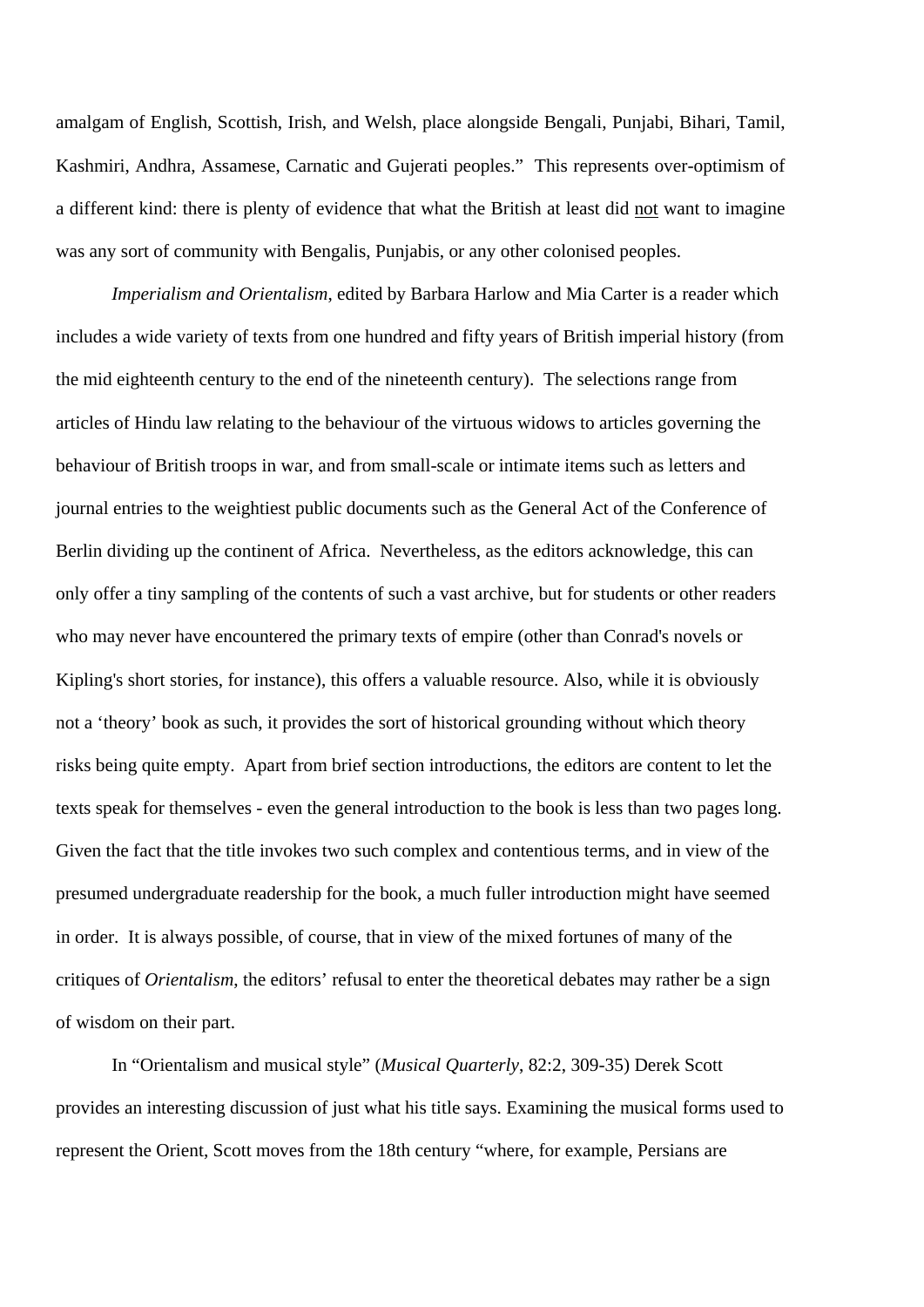musically indistinguishable from Peruvians" to the 20th century, where, though much may have changed in musical terms, Orientalist strategic imprecision may be precisely the same: "if we consult the Everyman Dictionary of music for a definition of 'Turkish Crescent', we find 'see Chinese pavilion'." "In the case of Orientalist operas, I had at first thought it might be important to understand where they were set geographically. Then I began to realise that, for the most part, all I needed to know was the simple fact that they were set in exotic foreign places."

In "Orientalism: from unveiling to hyperveiling" (*Journal of European Studies*, xxviii, 121-35), Neil McMaster and Toni Lewis cover some of the same ground as Yegenoglu, though their focus is particularly French approaches to the veil, up to and beyond the much-publicised "affaire des foulards", where Orientalist attitudes collide with educational practices and the fundamental self-image of the French state. In particular, they trace the shift "from unveiling as a metaphor for colonial domination towards a radical hyper veiling as a marker of political and cultural danger." The accentuation of veiling as a means of invoking cultural difference, as well as Orientalism's seemingly imperturbable ability to ignore reality, is shown in the French press coverage of the "foulards", where they used photographs of Iranian women in head-to-toe *chadors* to illustrate (the menace posed by) French schoolgirls in headscarves.

In "Orientalism and World History: representing Middle-Eastern nationalism and Islamism in the 20th century" (*Theory and Society*, 27,489-507) Edmund Burke III also covers some of the issues raised by Yegenoglu, in this case the relationship of Orientalism, modernity and Third World nationalism, though he approaches them very differently (not least because he is an historian rather than a cultural critic). Despite the difference in approach, some of his conclusions are not dissimilar, for example, "as products of the European Enlightenment, Orientalism and nationalism are deeply implicated in one another in ways hitherto largely unsuspected… indeed nationalists are inside out Orientalists, who revalorise what Orientalists perceived as lacking. Thus, Orientalism in effect summons nationalism into existence." Burke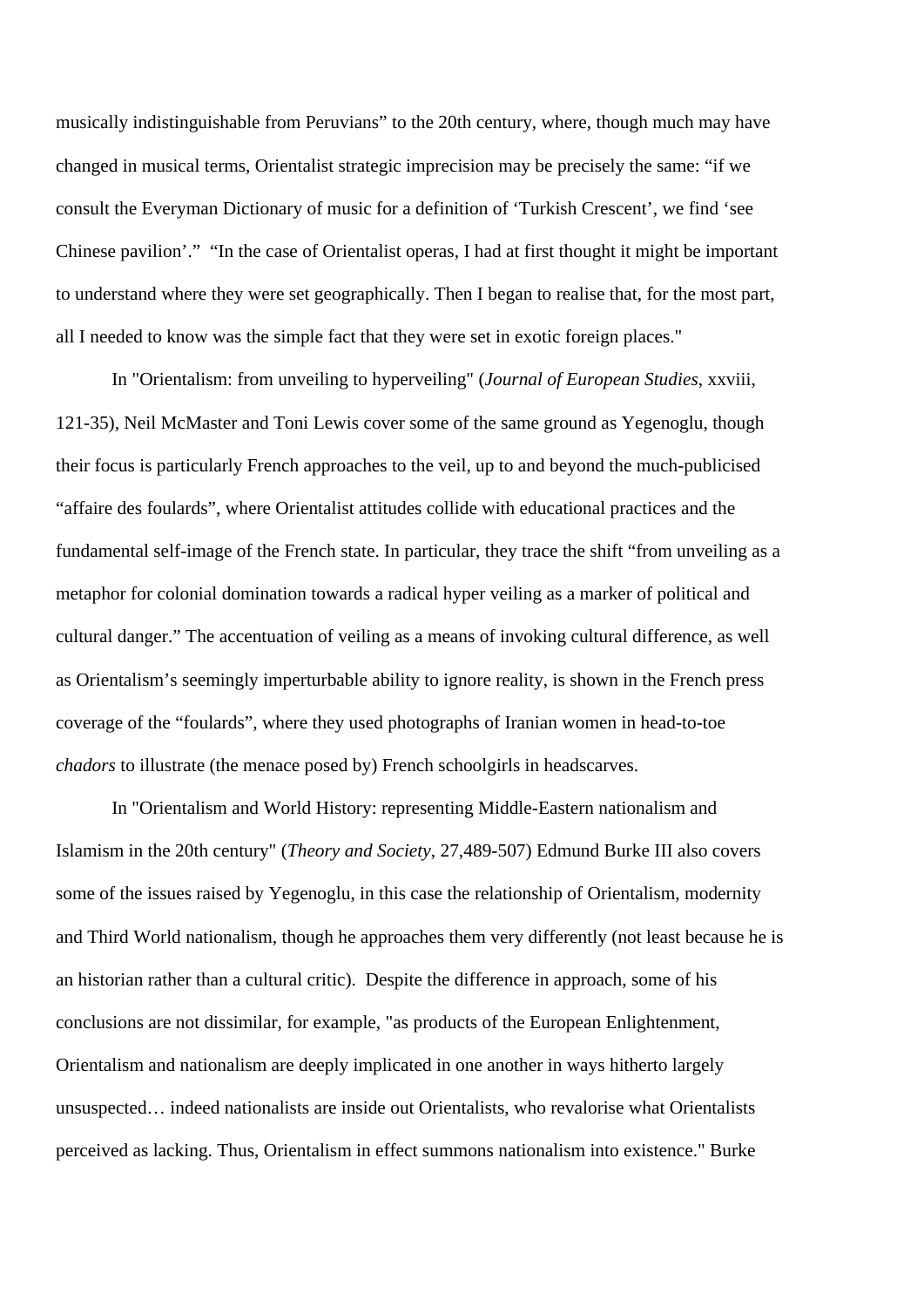engages with a range of critics of Islam, pointing out the problems of analyses repeatedly bogged down in Weberian categories and arguing for the inevitably or unavoidably modern nature of Islam and Islamic societies in the  $20<sup>th</sup>$  century - whatever either of the opposed sides might claim. All of this is very good, but like so many other commentators, his critique of Said is so basically flawed that it makes you wonder about the rest of his argument. Thus, for example, Said apparently proposes "an Orientalism to which the antidote is nationalism". (when Said would be extremely reluctant to offer nationalism as the antidote to anything.) "For, if Said gives us Orientalism as a discourse of power, he fails to endow it with a politics. If power is located everywhere, then it is nowhere, and an ahistorical pessimism is justified." Whether the 'everywhere = nowhere' equation is logically justified, the view of omni-present power, and resultant pessimism, is precisely what Said rejects in Foucault.

Of course, other aspects of Said's work continue to matter very much to critics - so much so that *Boundary2* devotes an entire special issue to him (25:2, Summer 1998). The range of subjects covered in the contributions emphasises the breadth of Said's critical and scholarly output: music, language, aesthetics, the role of the (public) intellectual, academic politics and worldly politics, race, etc. Jonathan Arac's "Criticism between Opposition and Counterpoint" is one of the pieces to analyse the role of the critic or intellectual in relation to what might appear as contradictory models or positions offered by Said: criticism as oppositional (which suggests separation), or contrapuntal (which suggests blending or harmonising). In fact, Arac is confusing Said's call for an oppositional critical stance with his championing of contrapuntal reading as critical method. In "Edward W Said and the American Public Sphere: Speaking Truth to Power", Rashid Khalidi examines Said's role as public intellectual - a figure about which he has spoken and written a lot in recent years, and which he instantiates so powerfully - especially in relation to Palestine and the American media. In particular, he is a forceful reminder of the ability of the post-colonial intellectual to remain oppositional, or 'unaccommodated', as Said would call it, and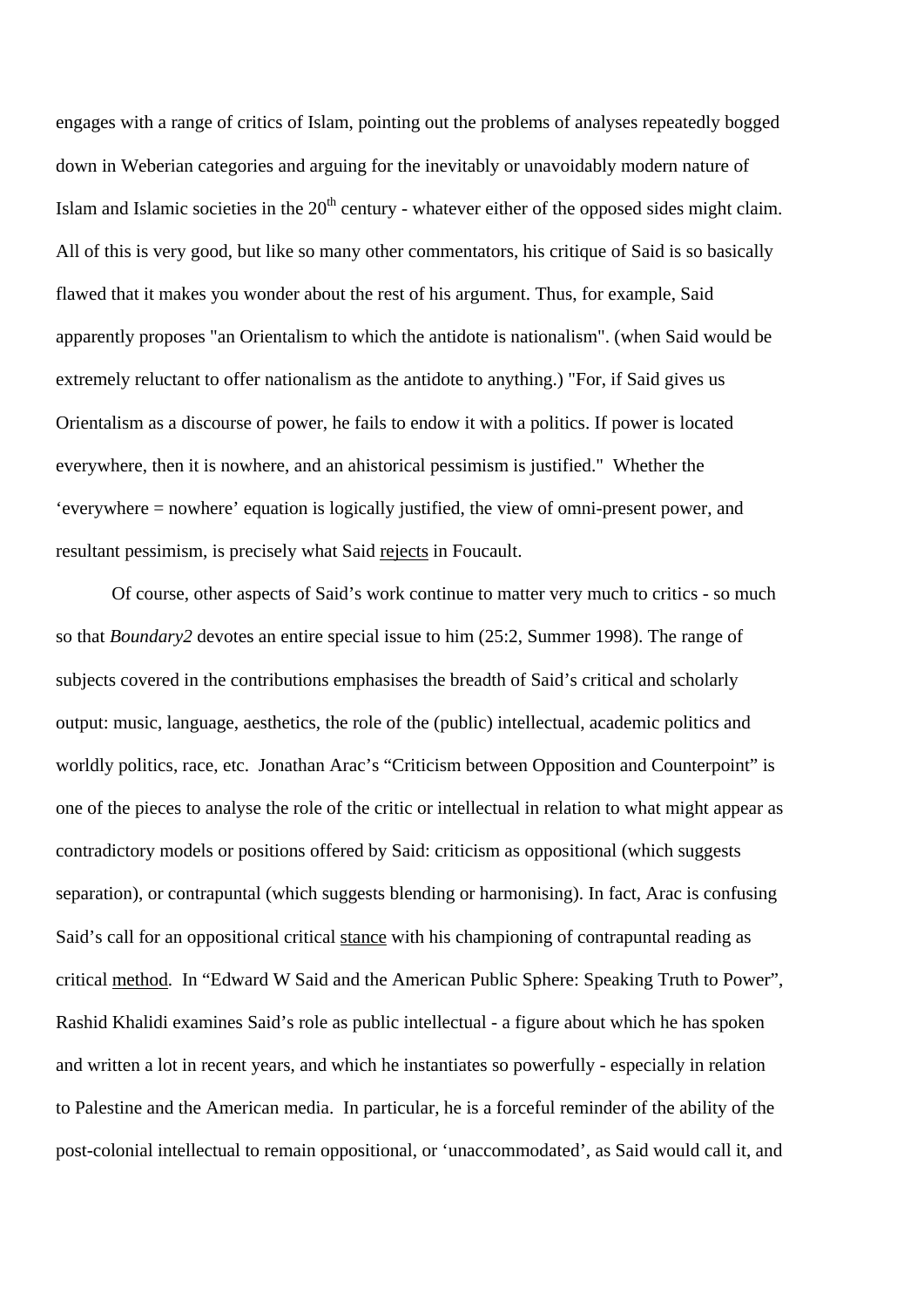to make a political impact. In "Sappers in the Stacks: Colonial Archives, landmines, and Truth Commissions", Barbara Harlow traces one particular area of critical oppositional activity connecting 19th century colonial history or narratives with the politics of the end of the 20th century. In the words of Said, "to ascertain whether in fact a massacre was committed or an official cover-up produced" is often an archival matter, but equally an urgent task in relation to contemporary political events.

Aamir Mufti's "Auerbach in Istanbul: Edward Said, secular criticism, and the question of minority literature" (*Critical Inquiry*, 25, autumn 1998) restores your faith in academics' ability to read Said sensitively and intelligently, rather than via a bunch of *idees recues*. Mufti also dares to differ from those critiques of Said, for instance James Clifford's, which are generally accepted as incontrovertible. Attributes such as these, plus his ability to follow carefully a trace or argument - the various implications of Said's references to Auerbach across a number of his publications, or the different meanings of secularism as employed by Said or used in the context of Indian politics - make for a piece which stands out from so much recent work on Said.

Elsewhere, Ashcroft, Griffiths and Tiffin continue their post-colonial productivity with *Key Concepts in Post-Colonial Studies*. No doubt some might see this sub-*Keywords* approach as a dumbing-down of the difficulties of the field, but for many (especially bewildered undergraduates) presented with indigestible slabs of Spivak, books like this offer the possibility of some relief (though not necessarily a lot in the case of Spivak). The range of topics covered is appropriate, if not exhaustive, and discussions of them accessible. At times, the contents may be questionable - the entry on universality, for example, takes it as simply negative, with no sense of the way in which numbers of critics, including Said, consider it important to retain as a positive category – but overall it is a useful addition to the post-colonial bookshelf.

Ania Loomba's *Colonialism/Postcolonialism* and Leela Gandhi's *Postcolonial Theory: A Critical Introduction* are the latest in a rapidly growing series of introductions to post-colonial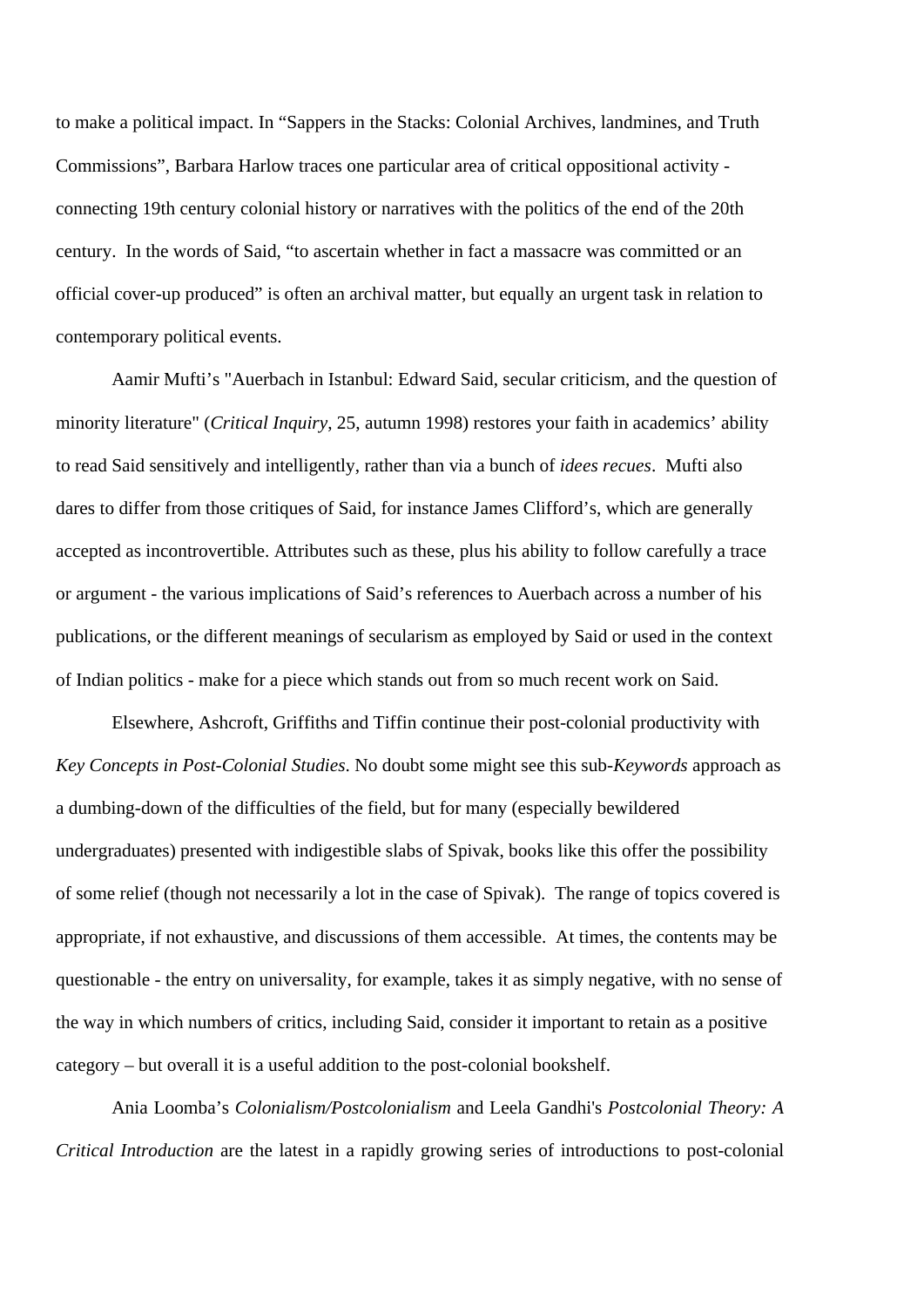theory. As such, each is concerned to establish its difference in terms of organisation and focus. The opening three chapters of Gandhi's book tackle the necessary task of providing background in terms of the debates and intellectual genealogies of post-colonialism, (though the latter takes the less usual form of humanism, the Enlightenment, and the trajectory of European rationality since Descartes). The remaining six chapters cover a wide range of topics: nationalism, postnationalism, post-colonial literatures, post-colonialism and feminism, Said and his critics, and the limits of post-colonial theory. Each chapter in turn discusses a variety of issues: that on postnationalism, for example, deals with, among other things, globalisation, diaspora, hybridity and post-nationalist utopias - good going for a single chapter.

 The range of *Postcolonial Theory* marks both its strengths and its weaknesses. (In a sense this is to be expected from introductory books which have so much ground to cover, but still requires mentioning.) On the one hand, Leela Gandhi displays a very confident command of diverse theories, histories and textual forms, and writes about them in a manner which is both lucid and frequently insightful. On the other hand, the breadth of coverage in a book of only 175 pages of text is almost bound to result in topics being treated summarily, if not superficially, (and the problem of coverage is compounded by the bold but probably misguided decision to devote sections to, for instance, Descartes). In addition, the undoubted qualities of Gandhi's work are somewhat undone by several recurrent problems. Thus, for example, the confident summarising may, unfortunately and ironically, produce what Gandhi herself so correctly opposes, namely a homogenised model, or unnuanced account of a theoretical debate, as in the following: "In the absence of any solidarities - whether nationalist or socialist - the postcolonial novel finds its provenance in the small pleasures of subjectivity; its content is almost entirely shaped by personal journeys, attachments, memories, losses." This, even if restricted to the novels of exile or migrancy which Gandhi had previously been discussing, can hardly stand up to scrutiny; if applied to the post-colonial novel in general, it is simply incorrect. There are little inaccuracies -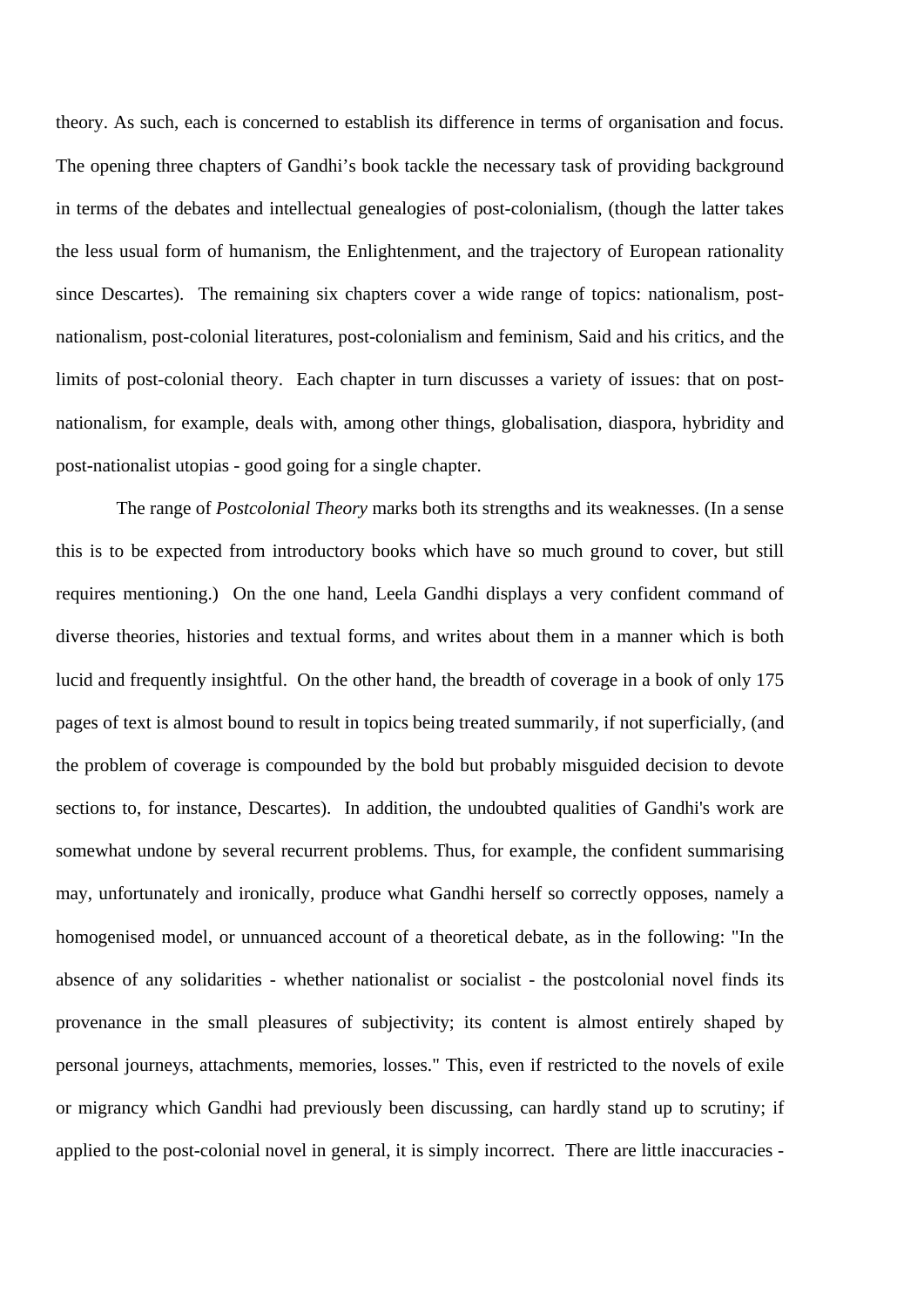Chomsky becomes a Marxist exponent of humanistic principles; Lord Acton's warning that power corrupts becomes an "anarchist maxim" – as well as bigger ones: "Readers may recall that Said's *Orientalism* treats European colonialism as a discourse", (when the discourse is Orientalism, and the two are in no way interchangeable); or: "Postcolonial literary critics are agreed that writers like Rao - and unlike Ngugi - are exemplary for their refusal merely to replace a Western paradigm with its non-Western counterpart" (when there is no such critical consensus); or: "For reasons of its own specific reading of the developments of capitalism in the late nineteenth century, Marxism has been unable to theorise colonialism as an exploitative relation between the West and its Others." (when even Marx in his putatively 'Orientalist' mode recognised the deeply exploitative nature of European colonialism). Such lapses are indeed unfortunate, because the book is generally better than its weaknesses suggest.

Ania Loomba's *Colonialism/Postcolonialism* is divided into just three chapters or sections: 'Situating Colonial and Postcolonial Studies', 'Colonial and Postcolonial Identities' and 'Challenging Colonialism'. This allows her to address a range of interrelated issues within each section: Constructing Racial and Cultural Difference; Race, Class and Colonialism; Psychoanalysis and Colonial Subjects; Gender, Sexuality and Colonial Discourse; and Hybridity, all in Chapter 2. Also, the fact that it is about colonialism and postcolonialism rather than postcolonial theory as such (though the issues it addresses are those of postcolonial theory), provides a slight but usefully different shift of focus. Loomba manages to give space to a very wide range of conflicting points of view, and to acknowledge their various merits. At the same time, in the midst of this careful negotiation there is a determined effort to retain a political dimension which some other commentators rather let slip. This certainly helps those readers who want a sense of the debates in the field – though not those who want to be told what the 'correct' position (theoretical or political) is. The book is written with all of Loomba's customary acuity, and while it may offer less ease of access than others with which it is in competition, it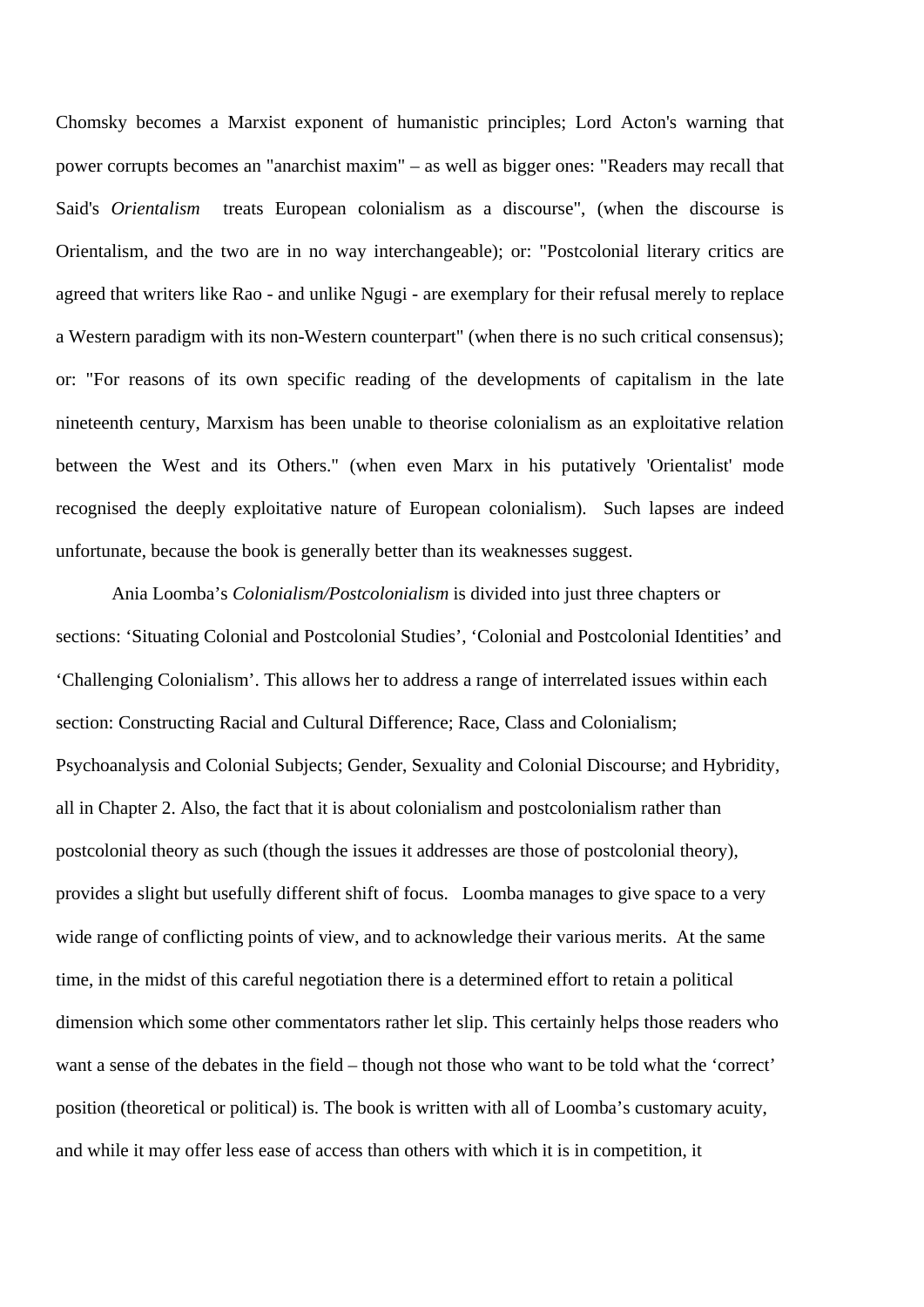compensates by demonstrating both more intelligence and more political awareness than some competitor volumes. There are (inevitably) interpretations one would take issue with, and some strange slips (for instance, the odd suggestion that, like *A Passage to India*, Paul Scott's *The Jewel in the Crown* was "written during the height of the nationalist struggles") but in general this is a lucid approach to a complex field.

Organisationally, Kadiatu Kanneh's *African Identities* resembles Loomba's *Colonialism/Postcolonialism* – just four long chapters with lots of subdivisions. It is an ambitious book, dealing with "Race, Nation and Culture in Ethnography, Pan-Africanism and Black Literatures" (though for all the coverage it receives, the nation could well have been dropped from the subtitle). The stated aim of the book is similarly ambitious: "The argument of this book has grown out of an attempt to formulate what it means to be Black in the twentieth century" – but though the book offers a range of local insights into particular texts, it is hard to see how they would approach either the enormous scale, or the implied definitional closure, of "what it means to be Black in the twentieth century". Certainly, a variety of texts and authors are discussed, ranging from Equiano at the end of the eighteenth century, via Frederick Douglass and other nineteenth century slave narratives, Conrad, Fanon and the veil (again), to VS Naipaul, Toni Morrison, Gloria Naylor and Jackie Kay. A number of theoretical positions and debates (especially feminist and postcolonial) are also introduced, but less is made of them than one would have liked. For example, Chapter 4 mentions postmodernism, which is briefly valorised in terms of a perceived dismantling of unitary cultural Grand Narratives, but there is no exploration of the ways in which so many Black or postcolonial writers and critics have found postmodernism profoundly problematic, (nor indeed whether you need such a dodgy tool in the first place in order to be able to dismantle Grand Narratives). The range of texts, though good in some ways, is a problem in others. Despite the opening sentence of Chapter 2 ("The political and literary struggles to locate and name Africa and its meanings involve a range of histories needing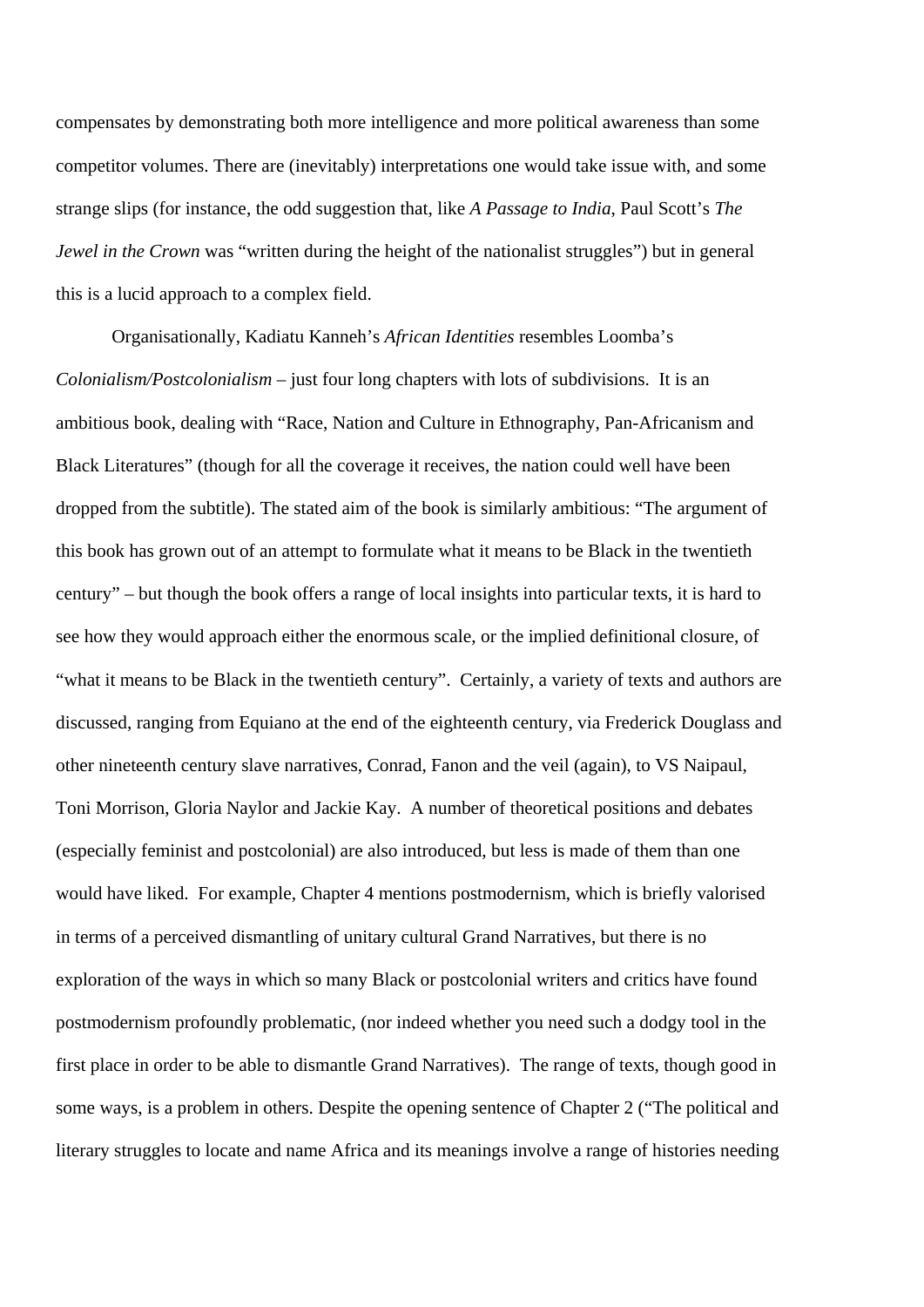to be read in ways that acknowledge the various, specific textualities informing them.") differentiating the implications of the juxtaposed textualities did not appear to happen. One result of that is that the interviews in Yasmin Alibhai Brown's *Colour of Love* and the poems in Jackie Kay's *Adoption Papers* simply run together as women's (authentic) voices/testimonies/explorations of identity. (There is also no sense of what the inclusion of the dimensions of dual heritage and, above all, British Asian belonging does to the search for African Identities.)

Undoubtedly the most significant event on the journal front is the launch of two new specialist publications, the Carfax-published *Postcolonial Studies: Culture, Politics, Economy* and the Routledge-published *Interventions: International Journal of Postcolonial Studies*. The field has certainly needed something like this to help the move away from older approaches and agendas. As far as setting agendas goes, Robert Young's editorial to the first issue of *Interventions*, 'Ideologies of the Postcolonial', is a position piece aiming to 'open debate on the politics and priorities of the journal'. Young asks: 'Is postcolonialism a critique or is it itself an ideology, and if the latter, what are the ideologies of postcolonial writing, whether literary, cultural or critical/theoretical?' From this initial position he offers seven further questions, ranging from 'who and where is the postcolonial?' to 'does "postcolonialism" mark the end of the third world?' and 'can a politics of cultural nationalism only be sustained in relation to continuing colonial or quasi-colonial situations?' These editorial musings were sent out to a number of critics, (most of) whose responses are collated as a forum to introduce this first issue. Noteworthy responses from a rather mixed bag are Elleke Boehmer's 'Questions of Neo-Orientalism', Ania Loomba's 'Postcolonialism- or Postcolonial Studies' and Benita Parry's 'Liberation Movements: Memories of the Future'.

 'Postcolonial studies: a beginning...' (pp. 7-11) is the editors' introduction to *Postcolonial Studies*. It ranges across the history of colonialism and postcolonialism to provide an overview of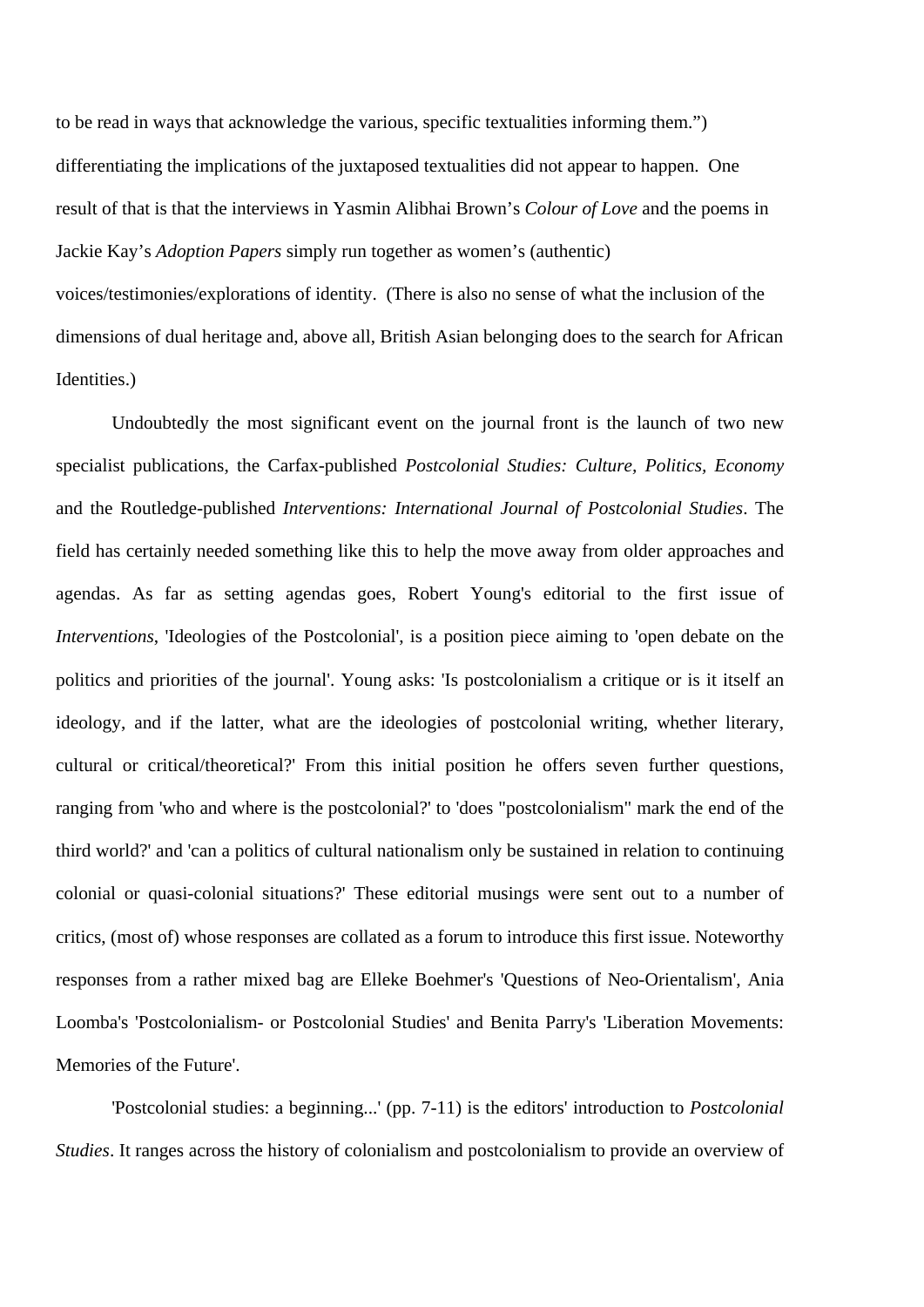the critical-cultural context for the field. Its parameters are broad: 'postcolonialism is not a new discipline, nor a clearly identifiable field of research. The term, undeniably and necessarily vague, a gesture rather than a demarcation, points not towards a new knowledge, but rather towards an examination and critique of knowledges...'. The editors raise questions about the postcolonial project which the journal seeks to pursue and locate the launch of this new journal at what they believe is 'the academic "highpoint" of postcolonial investigations', the point at which the field is validated in the academy. Their avowed remit is to be self-critical (Aijaz Ahmad and Arif Dirlik are cited); to resist disciplinarity (consequently even the safely authoritative title of the journal is scrutinised as a strategy to draw us in); to incorporate issues generally understood to fall within the province of the 'new humanities' ('from the Simpsons to Suttee, from Madonna to Mao, "our" postcolonialism offers a new promiscuity'); to 'keep the politics *in* postcolonialism'; and to enliven the field by always leaving a space for dissent.

 Among the articles in the first issue of *Postcolonial Studies* are two by Simon During and Bart Moore-Gilbert which focus on globalisation. During's essay, 'Postcolonialism and globalisation: a dialectical relation after all?' (pp. 31-47), returns to 1985 to his first testing of the term 'postcolonialism' and is therefore interesting for the way in which this critic moderates his position. In the mid-1980s, During proposed the term as "the self-determining will of decolonised peoples to protect their cultures from western encroachment". He now suggests that with the deployment of concepts including mimicry, hybridity and ambivalence the term has become 'reconciliatory', rather than a 'critical anti-colonialist' category. During surveys critical reactions up to and including the early 1990s where he locates globalisation, poised, as he sees it, to displace categories like postcolonialism and postmodernism. The essay becomes a history of globalisation and via case studies considers the impact of a global economy, transcontinental mobility, and communication technologies on cultural formations and relations. Most significantly, this essay approaches a taxonomy of postcolonialism and globalism that begins to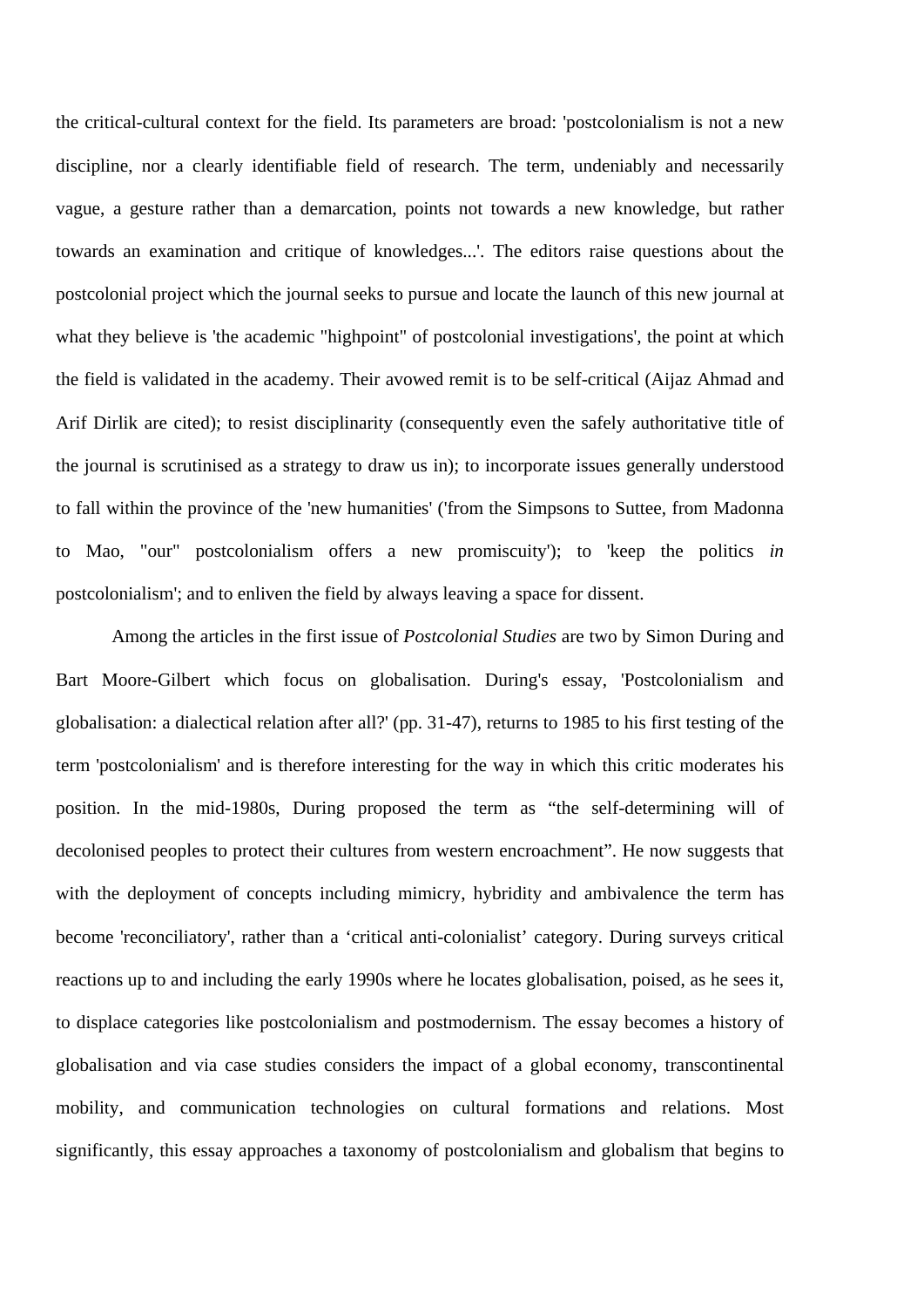read the one through the other in order to map what is distinctive about each, with the central issue summarised as "How does the shift from the postcolonial micro-moment to a global epoch transform the past, given that... articulations of the past express, though not transparently, the present?' It is with the past that During is most concerned throughout the essay but his first case study is his homeland, New Zealand, and Maori/Pakeha (white settler) relations. Consequently, During's parsing of postcolonialism and globalism is set in certain concrete realities in the 1980s and 1990s (the national game of rugby and the whites-only South African tour of 1981; the reassertion of Maori culture; orientation towards East Asian markets and the collapsing of New Zealand's idea of itself as a British outpost). When During moves further back into the past to trace instances of global exchange, the essay shifts to eighteenth-century Britain. He examines Britain as a colonial 'global' power; the 'civilising mission'; settler colonies; Britain's representation of itself, and the eighteenth-century penchant for Chinese design (via William Chambers). During concludes with James Macpherson's Ossian poems, Celtic poems of colonial defeat, having stretched to encompass pre- and post-Enlightenment contexts in his account of globalism as well as re-articulations of colonial struggles in New Zealand.

 Bart Moore-Gilbert's 'Postcolonialism: Between Nationalitarianism and Globalisation?' (pp. 49-65) is a response to During's essay and points up the modification of his critical position between 1985 and 1998. Moore-Gilbert keeps the original 1985 essay ('Postmodernism or Postcolonialism') in mind whilst reading the new article as symptomatic of 'a growing disaffection with the hegemony of "the postcolonial"'. But a key concern is Marxism and what has been a neo-Marxist critique of postcolonialism. In fact, he provides a potted survey of postcolonial debates (from Commonwealth literary studies in the 1960s and 1970s right up to the engagement with globalism in the 1990s) en route through his critique of During's dismissal of 'reconciliatory' postcolonialism, citing some of its strengths and continuing relevancies (primarily through Homi Bhabha). Moore-Gilbert uses During's article as a starting point for a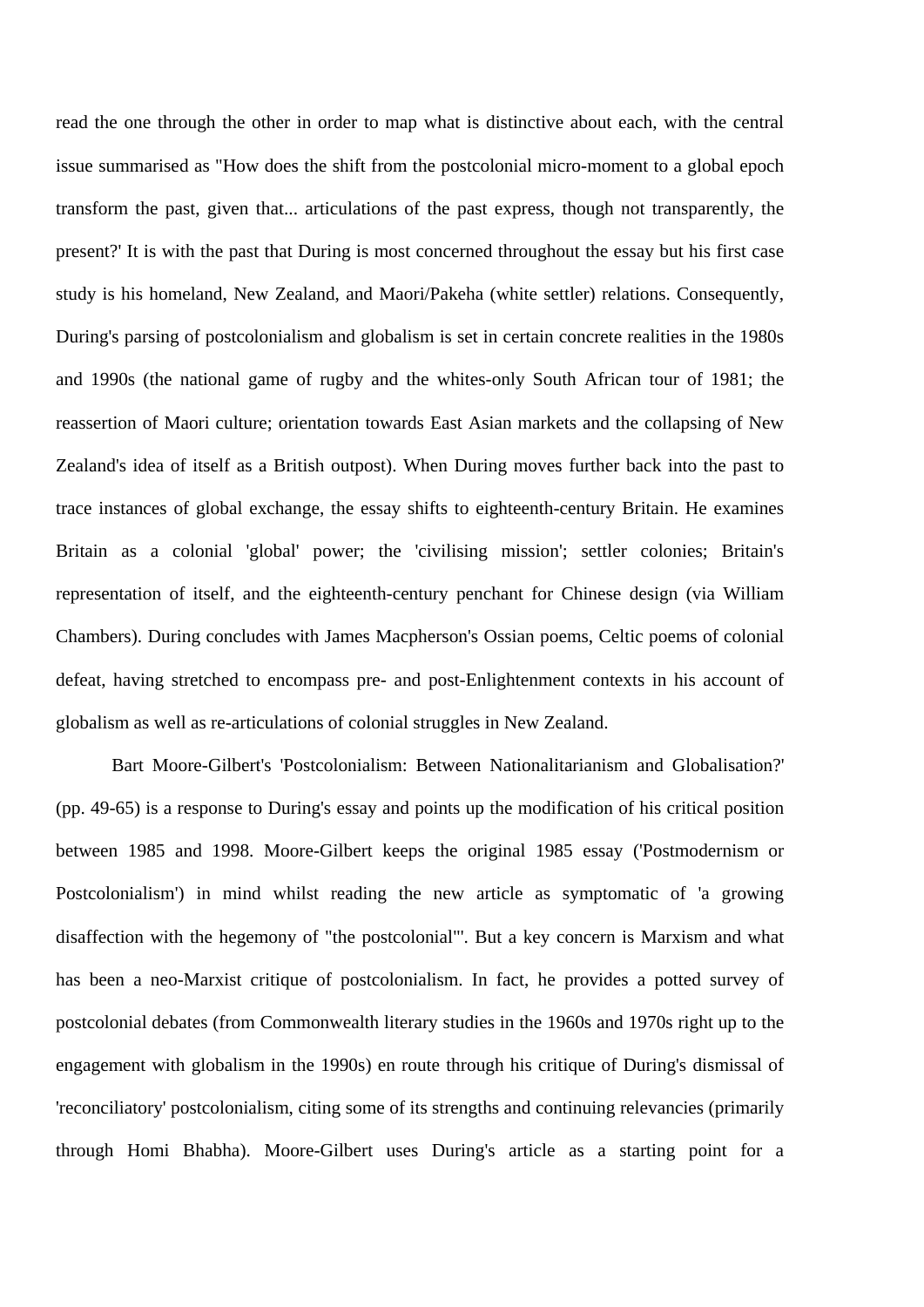reconsideration of the 'periodisation of western contact with the non-western world' (positing five different phases for a possible reconceptualisation of this history); nativist and cosmopolitan conceptions of national character; diasporic writing set in the metropolis or on its periphery; and, via During's reference to Ossian, the literatures of Scotland, Ireland and Wales. In short, he advocates a reorientation away from a Western/non-Western polarity, and focuses on 'internal colonialism' (reminding us of Deepika Bahri's article in *Ariel* "Once more with Feeling: What is Postcolonialism?"). Finally, Moore-Gilbert emphasises the need for a specifically postcolonial literary criticism, since globalisation as a theory originated outside literary and cultural studies.

 Emily Bauman in 'Re-dressing Colonial Discourse: Postcolonial Theory and the Humanist Project' (*Critical Quarterly*, 40:3, pp. 79-89) edges into the same debate. She calls for an analysis of postcolonial discourse 'which recognises it as a theoretical system harbouring an unexplicit *order* which authorises it to make certain kinds of judgements'. This 'order' (or knowledge system) uses the self-same tools of representationalism and humanism in their deconstruction, 'relying on the belief in free individual reason and in the inherent value of human self-determination in order to launch its critique of colonialism'. Bauman moves her argument along with the belief that (contra *Postcolonial Studies*), postcolonial studies has transformed into a new discipline, namely global studies, and concludes her piece with an appeal to postcolonial theorists to reject self-evident justifications of their chosen critical methodology in favour of an overt examination of the values of their 'implied morality and ostensible epistemology'. A move in this direction, Bauman believes, would lead to a thoughtful '*re*formulation of humanist thinking which would deal with and redress the criticisms justly levied at Eurocentric and colonialist discourse and their conceptualisations of culture, without feigning to transcend them'. In her view, it would work to prompt a 'deeper theorisation' of the relationships between culture and politics, having acknowledged their subjective underpinnings'.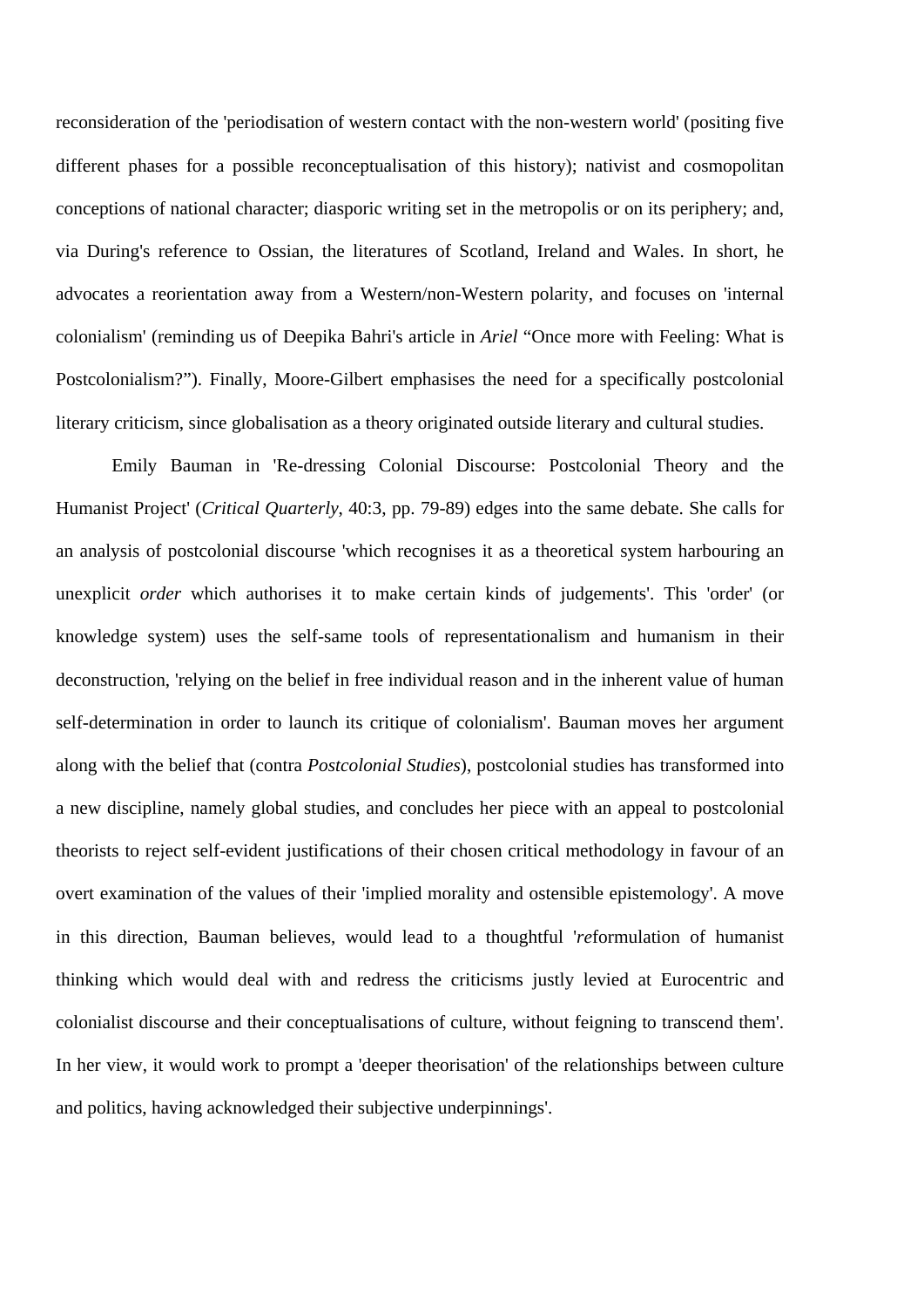In the second issue of *Postcolonial Studies*, a new section is introduced - the Forum - in this case a discussion of 'Time, Disciplinarity and Migrancy' in three essays by Ranajit Guha, Rey Chow and Gloria Davies. Guha's 'The Migrant's Time', (pp. 155-160), is the more oblique statement. Rather than return to the roots of his interest in postcolonial studies as Chow does in her 'Postcolonial difference: lessons in cultural legitimation' (pp. 161-169), Guha provides a philosophical meditation on the conditions of the migrant. Davies responds directly to Chow, and together the essays circulate a series of interesting observations, though it is a pity that Guha's ideas are not picked up by either Chow or Davies.

 Guha's existential inquiry is illuminating in its examination of the anxious predicament of the first generation immigrant, which he characterises as a temporal impasse. This analysis of switching cultures, communities and codes is a lucid evaluation of a temporal dilemma and provides a way into reading Chow's autobiographical account of an educational dilemma. She traces her educational experience in Hong Kong, based in New Criticism and English and Comparative literature as legitimised in the Anglo-American academy. As a graduate student and teacher in the US she maps the intellectual path that edged her toward poststructuralist theory and finally into Chinese Studies, the field marginalised by her classical education in Hong Kong. Her cultural work in postcolonial studies is described as a vigilance against 'the many guises of imperialism in the academy and out of it'. When Gloria Davies' essay addresses cultural legitimation it is attentive to the specifics of a critical practice in which 'high' theory becomes unavoidable. In 'Professing postcoloniality: the perils of cultural legitimation' (pp. 171-182), Davies confronts the 'intimidatingly sophisticated and sometimes perilously dense nature of postcolonial theoretical discourse' for the extent to which this tendency may work against the dissemination of postcolonial studies. But she also discusses how theory can operate as a transformative interpretative practice and situates Rey Chow as a scholar willing to examine the intellectual limitations in an ongoing critique of the area. Davies engages with Chow's definitions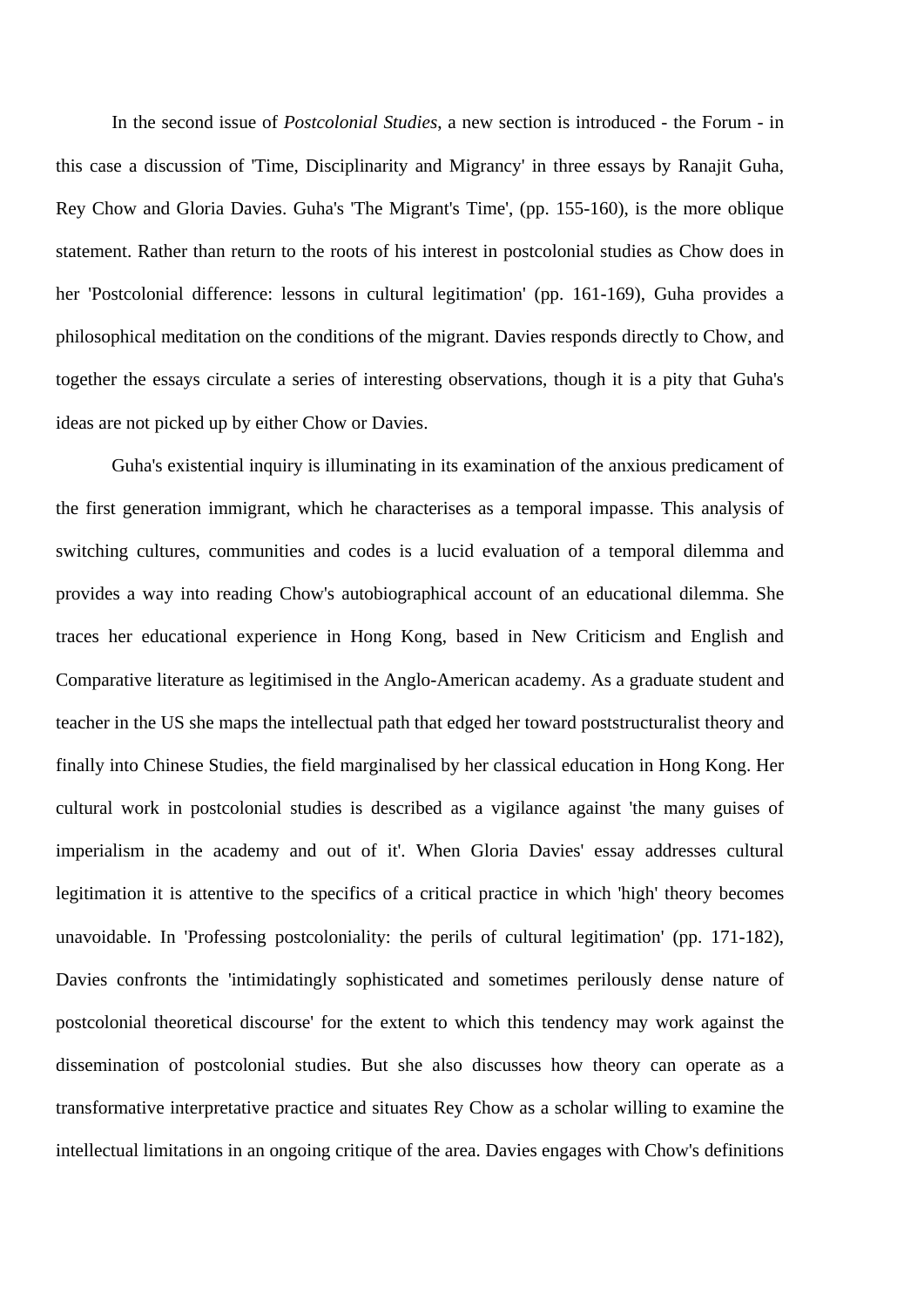of Chinese Studies in the last pages of the essay, concluding that postcolonial theory functions most usefully in interdisciplinary fields of inquiry.

 Continuing on a theme, in the next issue of this new journal, 'The dilemmas of a multicultural nomad caught up in (post)colonialism' (pp. 321-331) by Sneja Gunew maps a trajectory--in terms of her own move from Australia to Canada--that follows the varying meanings 'postcolonialism' and 'multiculturalism' have accrued across the continents. She explores multiculturalism as differently posed--as official or state-supported, or as grassroots projects that counter public populist discourse and assimilationist principles. Gunew champions comparative work to combat the rigidification of identity politics and disciplinary boundaries and in the latter part of her essay identifies three sites of intellectual inquiry that give rise to comparativist considerations: critical multiculturalism; multiculturalism and anti-racism; and multiculturalism and legitimation. The short sections review the critical claims of others (Balibar, Brah etc.) rather than advancing a position of Gunew's own. In the end, multiculturalism and postcolonialism remain floating signifiers, an idea that Gunew repeats, and her essay really operates as a review of her research interests and work-in-progress.

 Gunew's personalised explication of theory and praxis rests on her efforts to politicise the history of representation. This is the primary focus of John Beverley in an essay in the same issue of *Postcolonial Studies*. Divided into seven propositions, 'Theses on subalternity, representation, and politics' (pp. 305-319) asks a series of questions that problematise the biases at work in constructions of colonial and postcolonial historiography. Beverley integrates the work of 'postcolonial' thinkers Ranajit Guha, Gayatri Spivak, Homi Bhabha and Partha Chatterjeee with ideas held by other (mainly earlier, mainly Marxist) theorists: Gramsci, E. P. Thompson, Christopher Hill and Stuart Hall. As founding editor of the journal *Subaltern Studies*, Guha's ideas provide the focus of Beverley's critique. Most usefully this essay theorises the context in which the subaltern may be understood as 'catechrestic or self-contradictory in a way that points to a new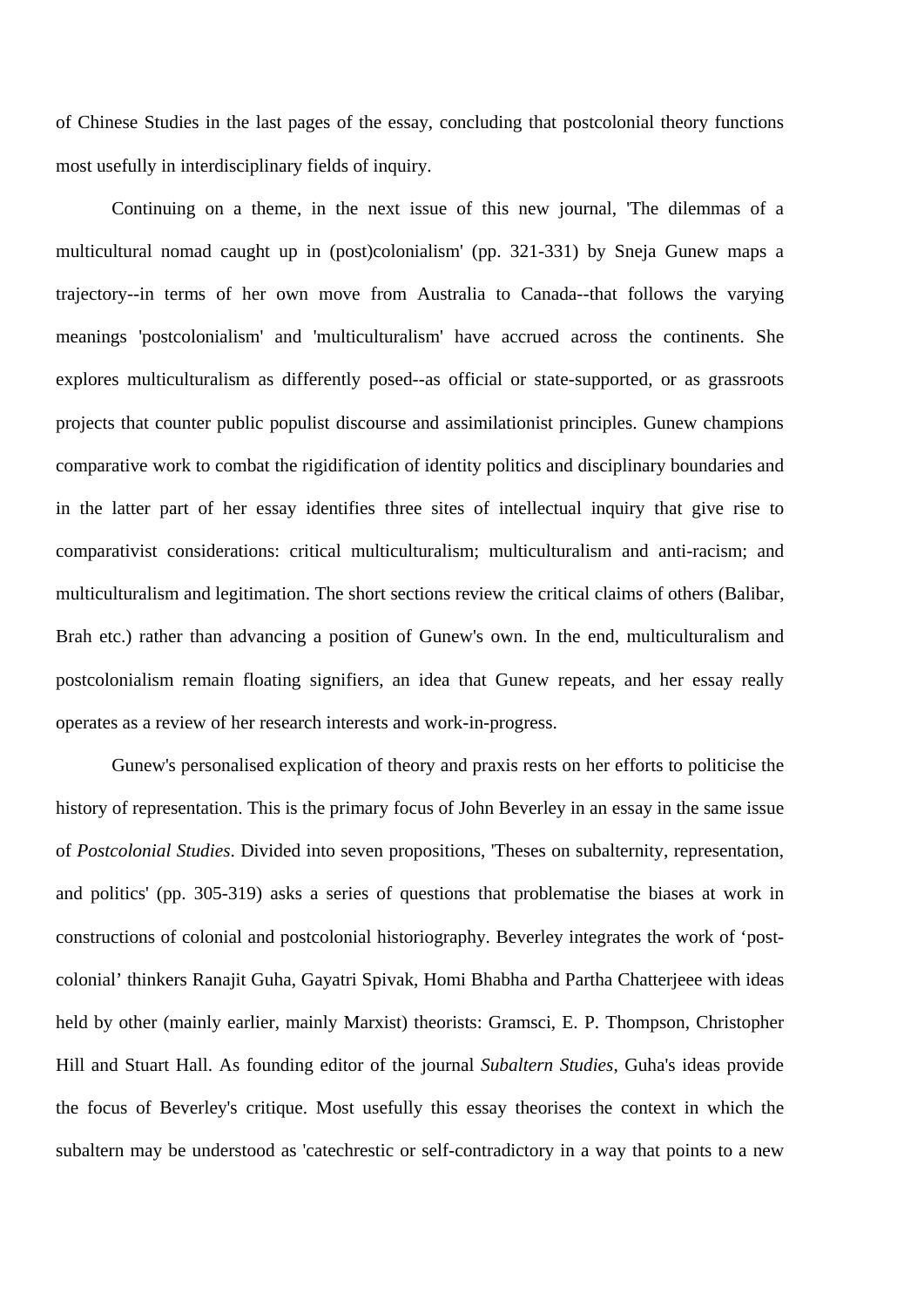register of knowledge where the power of the university to understand or represent the world breaks down or reaches a limit'. Beverley presents the paradox of the subaltern in all its facets in a thoroughgoing analysis of subaltern status, subaltern agency, and subaltern classes as set within civil societies, nationalist claims and corporate capitalism.

 In the convincingly-argued 'Bhabha, Hybridity and Identity' (*Textual Practice*, 12:2, pp. 341-348), Antony Easthope asserts that Homi Bhabha's notion of hybridity (developed from Mikhail Bakhtin's usage of the term when discussing single-voiced texts, i.e., poetry, and doublevoiced texts, i.e., novels), might be understood as an 'adversarial definition'. Easthope traces the etymology of 'hybridity' and concludes that it has at least three meanings (in the fields of biology, culture and ethnicity), which he glosses before arguing that for Bhabha 'hybridity is defined *against* what is not hybridic'. In this sense the non-hybridic appeals to the Cartesian notion of subjectivity as an 'originary' identity represented by the transcendental ego, which, Easthope claims, Bhabha sees at the centre of Eurocentric definitions of culture. This, in turn, allows Bhabha to posit the 'enemy' (Easthope's word) of unitary identity as 'radical'**.** For Easthope, Bhabha's work on hybridity is merely an application of Derrida's *differance* to colonialist texts: 'the presence of a dominant meaning in a dominant culture can be called into question by referring to the hybridity or difference from which it emerges'. In this way, hybridity is open to some of the same reservations levelled against difference. Easthope concludes his piece with the statement that hybridity has no definition other than in relation to non-hybridity and that 'the opposition between difference and absolute presence needs to be relativized by introducing more than one conception of identity... a coherent, speaking subject cannot live in the gaps between identities'.

 Harajit Kaur Khaira's subject is the somewhat unusual one of Mexican artist Frida Kahlo. In 'Post-Colonial Theory: A Discussion of Directions and Tensions with Special reference to the Work of Frida Kahlo' (*Kunapipi*, xx:2, pp. 41-51), she points to the necessity of critically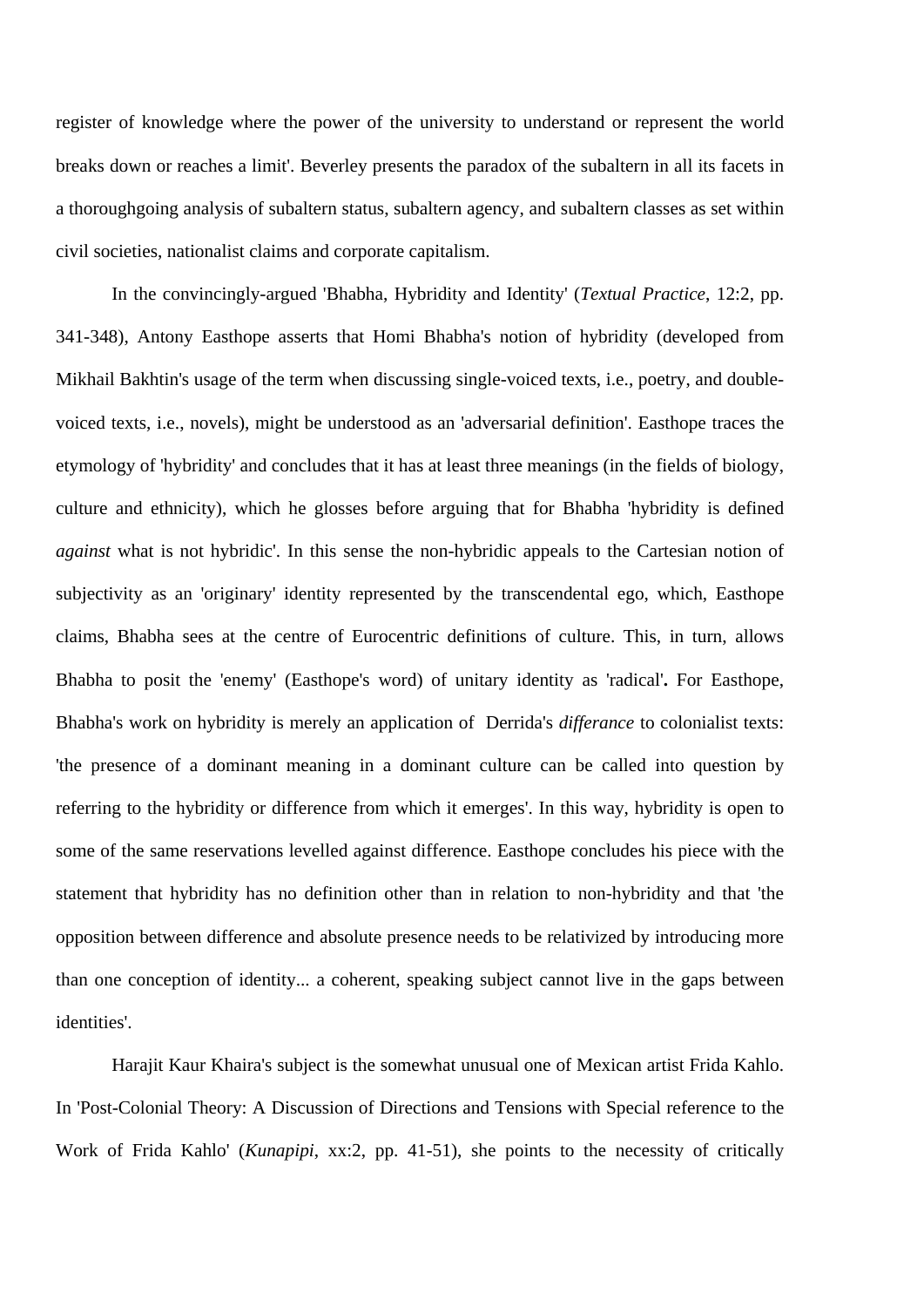examining terminology: 'taking on theoretical responsibility and accountability- being sensitive to the assumptions which our thinking makes, and remaining aware of the inherent biases in our classifications'. Khaira's focus is the ways in which Kahlo has been colonised *and* appropriated. Khaira draws on Stuart Hall's 'When Was the Post-Colonial? Thinking at the Limits' and extrapolates from Hall's reading of Ella Shohat and Peter Hulme that 'post-colonial' does, after all, signify after colonialism (thus addressing cultural and historical experiences in a critique of the theories that underpinned colonialism. However, Khaira- reading accounts of Frida Kahlo's life and work which exoticise and 'other' their subject - concludes (pessimistically and somewhat tendentiously) that the post-colonial has a third dimension: it '"steals" the voice of the postcolonial subject in its very bid to re-assess it'. In the same issue is Saeed Ur-Rehman's "Decolonizing Post-Colonial Theory" (pp. 31-39), which offers an even more negative and illsupported assessment. Ur-Rehman seems to believe that certain literary texts from previously colonised regions (his examples are fictions produced in India) are marginalised because they fail to fit the 'prescriptive model' of post-colonial theory. He insists that the form and content of creative works is 'determined by the discursive formations of post-colonial theory' and that such 'discursive formations' deny writers the opportunities 'to explore the themes that are not valorised and consumed by the post-colonial theorist'. This, plainly, is hard to accept. Writers and artists do not, on any available evidence, produce work with an eye on how it might be received by postcolonial theorists. Nor does postcolonial theory stop short of theorizing oppression after the end of the colonial period. This last is a point that Ur-Rehman fails to accept: 'what post-colonial theory does not foreground is the fact that oppression does not begin and end with the arrival and departure of colonizers and that caste system, religious and bureaucratic authorities and economic exploitation of the native by the native can be more vicious than colonialism' .One need only point him in the direction of work by, for example, Spivak and the Subaltern Studies group. Finally, there is Ur-Rehman's belief that postcolonial theory cannot 'speak for all the